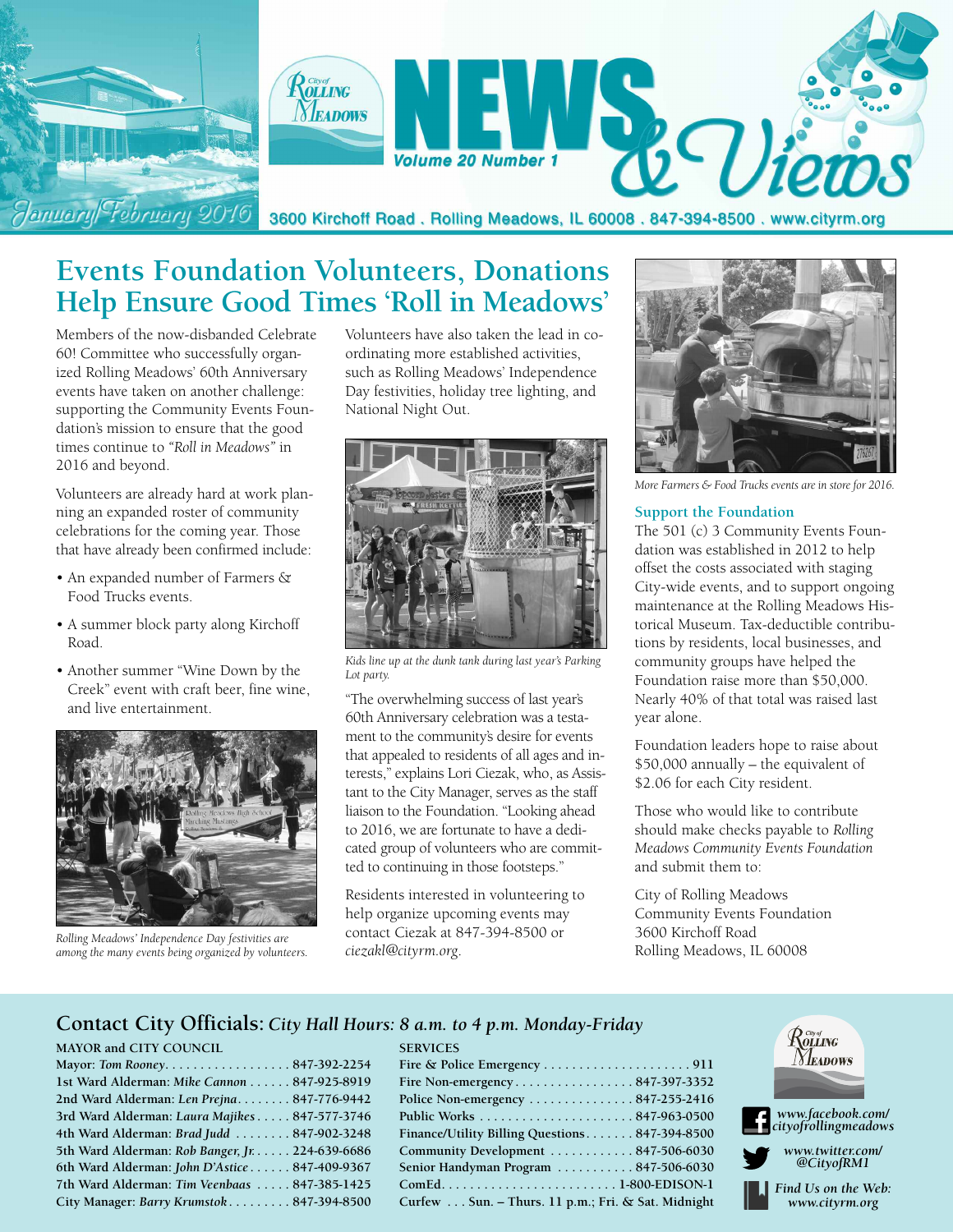### **Verizon to Relocate 900 Employees from Elgin to Rolling Meadows**

Verizon will relocate 900 employees to Rolling Meadows this year, after leasing 159,000 square feet of space in the newly-renovated Continental Towers on Golf Road.

Staff members from the company's Customer Service, Information Technology (IT), and Human Resources departments will move from its current Elgin facility over the next several months. The transition is scheduled to be completed this spring, according to *REJournals.com*, an online real estate publication.

#### **'Enhanced Work Environment'**

Verizon also announced plans to expand its Rolling Meadows operations to accommodate up to 200 new full-time jobs. Continental Towers "will provide for a greatly enhanced work environment for Verizon employees, including a state-of-the-art cafeteria, health and wellness center, and more conference space," *REJournals.com* reported.

Continental Towers' owners recently began the second phase of a \$12 million capital improvement plan to revitalize the 910,796 square foot, Class A facility at 1701 Golf Road. The project calls for a new main entrance and upgraded building entryways; updated lobbies, elevators, and restrooms; landscaping improvements; and a new, 669-space parking garage to accommodate the property's growing tenant roster.

#### **Local Business Growth Benefits Residents**

The continued growth and development of the local business



*Work continues on a new 669-space parking garage at Continental Towers, which will accommodate the Class A commercial property's expanded tenant population.*

community benefits residents in a variety of ways.

"As businesses renovate their facilities and expand, it raises the equalized assessed value (EAV) that is used to calculate a property's tax rate," City Manager Barry Krumstok explains. "The higher the EAV, the more revenue the City collects from businesses to fund services. That, in turn, reduces the tax burden on homeowners."

Larger commercial businesses also help boost the City's "daytime" population – increasing the number of customers who visit the restaurants, shops, and service providers that comprise Rolling Meadows' diverse business community.

## *New Residents, New Car Buyers Eligible for Half- Price Vehicle Stickers*



Beginning in January, new residents and motorists who have purchased a new vehicle may purchase 2015-16

vehicle stickers for 50% off the regular price.

Discounted stickers, starting at \$10 for senior residents and \$15 for passenger vehicles, are available at City Hall. The City will mail 2016-17 vehicle sticker renewal applications to all motorists in early June.

Sticker sales generate approximately \$500,000 each year for street maintenance and infrastructure improvement projects. These help keep City roadways in good condition and prevent excessive wear and tear on residents' vehicles.

#### **Council Approves 2016 Meeting Schedule; Dates Posted Online, in Monthly Newsletters**

City Council in 2016 will hold its regular meetings at 7:30 p.m. on the second and fourth Tuesdays of each month at City Hall (3600 Kirchoff Road). A workshopstyle Committee of the Whole will meet the third Tuesday of every month, also at 7:30 p.m.

Agendas for upcoming City Council meetings, and minutes from past Council meetings, are available on the Rolling Meadows website, **www.cityrm.org**.

The website also offers information on the City's many volunteer boards and commissions. Choose "Boards and Commissions" from the pull-down menu beneath the "Government" tab to learn more about them, including the:

- **Economic Development Committee** meets the first Tuesday of each month at 6 p.m.
- **Plan Commission** meets the first Tuesday of each month at 7:30 p.m.

• **Zoning Board of Appeals** – meets the first Wednesday of each month at 7:30 p.m.

All meetings take place at City Hall, unless noted.

For a complete listing of meeting dates and times, check the website's Community Events Calendar, available at **www.cityrm.org/calendar.aspx**.

Meeting information is also published monthly in every issue of *News & Views* and *e-News & Views*.

|                                                                                                                                                  |                                                                                                                                                                                                                                                                                                                                                                                                                           |                                                                                                                                                                                          |                 |                                                    | <b>Name</b> |
|--------------------------------------------------------------------------------------------------------------------------------------------------|---------------------------------------------------------------------------------------------------------------------------------------------------------------------------------------------------------------------------------------------------------------------------------------------------------------------------------------------------------------------------------------------------------------------------|------------------------------------------------------------------------------------------------------------------------------------------------------------------------------------------|-----------------|----------------------------------------------------|-------------|
| ROLLING<br><b>EADOWS</b>                                                                                                                         |                                                                                                                                                                                                                                                                                                                                                                                                                           | A Great Place to Call Home                                                                                                                                                               | 日日 0 日 100      | $\mathbf{a}$<br>12. 61                             |             |
| Government                                                                                                                                       | <b>Services</b>                                                                                                                                                                                                                                                                                                                                                                                                           | <b>Our Community</b>                                                                                                                                                                     | <b>Business</b> | How Do L.                                          |             |
| Calendar<br>٣<br>œ<br>List<br><b>Search calendar but</b><br>е<br>Ē<br><b>Distance</b><br><b>Call Call</b>                                        | and you will submerciably be started about the fatest exercis in our community.<br>Beative                                                                                                                                                                                                                                                                                                                                | View AI Delenders is the defeult. Oncore Select a Celender to view a specific celender. Subscribe to colembar notifications by clobing on the Notfly MeS button.<br><b>Dresney Brenn</b> |                 | TT Admiral in Kimrok<br>$\sigma$<br>text conte v Q |             |
| 9.357<br>Paranter<br>m<br>٠<br>n<br>面<br>×<br>×<br><b>COL</b><br>×<br>June Tel<br><b>ED</b> tracers in Communication<br><b>Willemman Francis</b> | <b>ED</b> Diede & Constantino<br>Conseillas of the Whole Meeting<br>Detector 15, 700 PM @ City Pair: Council Chemiers<br><b>WAS DISTURED</b><br>On Council Basico<br>Departer 23 700 PM & Cry India Council Chemistry<br>Mon Central<br><sup>23</sup> Common France<br><b>Text Block Out</b><br><b>Colombia St. 48 Cay</b><br>Mira Detain<br>Desabler 22, 100 PM-126 PM @ Chy Hell - DDC - Soli Floor<br><b>Nicklaire</b> | distructions and future foreign fund to a financial for the controller states on mountains and an                                                                                        |                 |                                                    |             |

*View upcoming meetings on Rolling Meadows' webbased community events calendar.*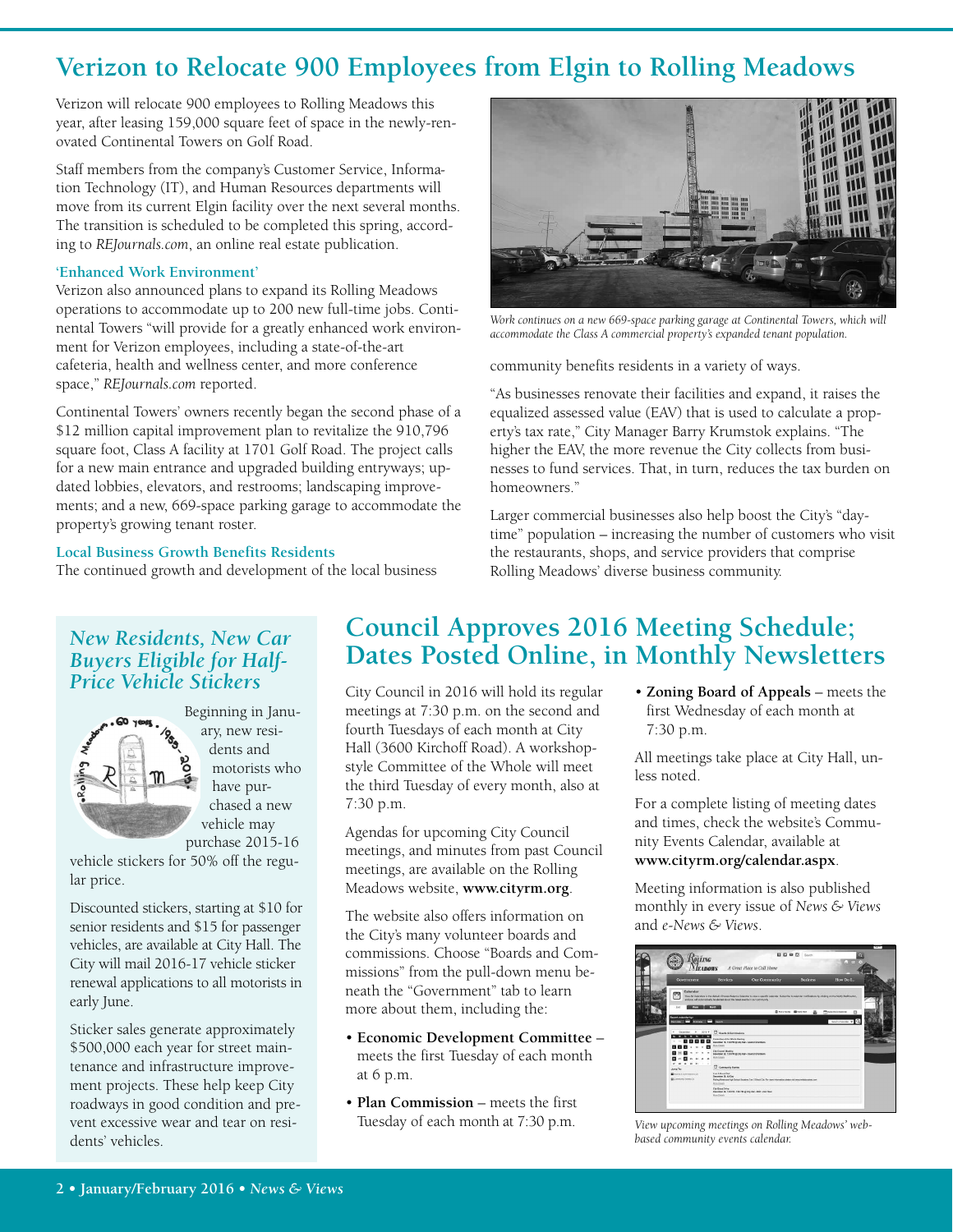### **City's Fiscal Year 2016 Budget Avoids New General Fund Taxes, Fees**

An improving economic climate and a continuation of Rolling Meadows' cautious approach to fiscal planning helped City officials pass a 2016 budget that ensures delivery of high-quality City services without requiring new General Fund taxes or fees, Finance Director Melissa Gallagher reports.

"City Council and staff's commitment to conservative budgeting reduces the risk of short-term borrowing to cover expenses," she explains. "This prudent, fiscally

responsible approach also helps us proceed with important capital improvement projects, fund essential services to resident and businesses, and continue to grow City reserves."

It's a formula that has produced results: As the calendar turned to 2016, Rolling Meadows maintained a nearly \$7.5 million balance in the General Fund, which covers the majority of City operations. That's the equivalent of nearly 30% of annual fund expenditures.

A tremendous surge in local investment by residents and businesses has also

> helped the City avoid excessive fee increases. Between January and November 2015, the Community Development Department collected \$1.3 million in permit fees for property

improvements valued at over \$77 million. That's a vast increase over 2014, when the City received \$574,000 in permit fees for projects valued at \$27.9 million.

Other aspects of the Fiscal Year (FY) 2016 Budget include:

- A \$1 average increase in Rolling Meadows' building and permit fees. Fees had remained unchanged since 2010 and are now competitive with neighboring communities.
- A modest 4.9% increase in the City's property tax levy to cover its pension obligations. Based on current estimates, a homeowner with a \$5,000 tax bill will pay an additional \$3.16 per month to the City.
- Minor increases to monthly water, storm water, and sewer fees, which are charged to the City by local utilities. The increases will cost an average family of four an additional \$6.66 per month.
- No change in the monthly refuse collection fee paid by homeowners.

The adopted 2016 budget is available for review at City Hall and the Rolling Meadows Library. It is also posted online at **www.cityrm.org/233/Financial-Reports**.

### **Historical Museum Open House to Recall Holidays Past, January 10th**

Historical Society members have "decked the halls" of the Rolling Meadows Historical Museum with authentic 1950s and 1960s seasonal décor for its annual Holiday Open House, Sunday, January 10th. Held from  $1 - 4$  p.m., the event will offer a wide range of activities designed to provide guests of all ages with a glimpse of holidays past:

• Marvel at the Museum's aluminum tree and other vintage decorations from Historical Society archives.

#### *Public Works Dept. Schedules Curbside Tree Pick-Up*

Public Works will provide Christmas Tree pick-up service to all refuse customers Monday, January 4th – Friday, January 15th. Residents should remove lights, tinsel and ornaments, and place trees at the curb (cut end facing the street) on their regular refuse collection days.

- Sample free cookies and punch.
- Learn more about Rolling Meadows' early days during tours of the Museum and Education Center.
- Take home a variety of raffle giveaways, including cookbooks, ornaments, and other Museum novelties.

The Museum, a replica of an original Kimball Hill home, is located at 3100 Central Road. For more information, call 847-577-7086.



### **Recycling Program Offers Residents Safe, Convenient Holiday Light and Wire Disposal**

A seasonal program offered by the Solid Waste Agency of Northern Cook County (SWANCC) and Elgin Recycling offers Rolling Meadows residents an opportunity to safely dispose of old holiday lights, electrical cords, and wire.

Residents may drop off materials for recycling at a collection box outside City Hall (3600 Kirchoff Road). The program runs through Friday, February 12th.

Items suitable for recycling include incandescent and LED lights (all sizes, lengths, and colors), extension cords, household cords/wiring, and computer wire/cords.

The City cannot accept garland, live greens, wreaths, or other non-recyclables. For more information, please visit **www.swancc.org** or **www.elginrecycling.com**.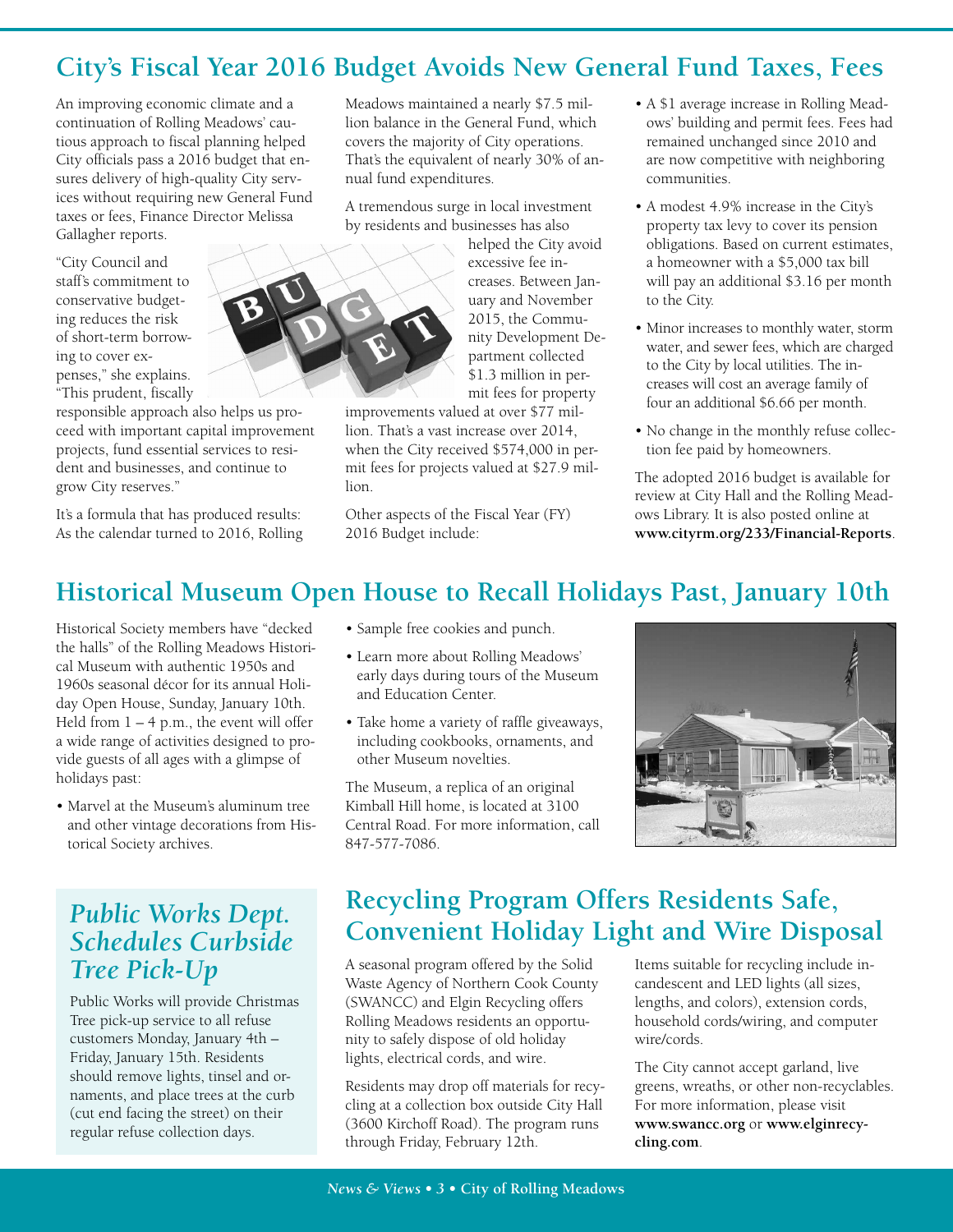| 'anuary 2016                                                                                                                                                                                                                |                                                                                                         |                                                                                                            |                                       |                                                                                                                         |                                                                           |                 |  |  |
|-----------------------------------------------------------------------------------------------------------------------------------------------------------------------------------------------------------------------------|---------------------------------------------------------------------------------------------------------|------------------------------------------------------------------------------------------------------------|---------------------------------------|-------------------------------------------------------------------------------------------------------------------------|---------------------------------------------------------------------------|-----------------|--|--|
| Sunday                                                                                                                                                                                                                      | Monday                                                                                                  | Tuesday                                                                                                    | Wednesday                             | Thursday                                                                                                                | Friday                                                                    | Saturday        |  |  |
| <b>Christmas Tree Disposal</b><br>Public Works will collect Christmas Trees<br>for disposal January 4th - 15th. Remove all<br>decorations and place trees at the curb (cut<br>end facing the street) on regular refuse day. |                                                                                                         | have<br>dream                                                                                              | $\mathcal{R}$ outro<br><i>Neadows</i> |                                                                                                                         | New Year's Day<br>City offices closed. Refuse<br>pick-up delayed one day. |                 |  |  |
|                                                                                                                                                                                                                             | $Jan.4 - 15$<br>$\overline{\mathbf{4}}$<br>Christmas Tree pick-up on<br>regular refuse collection days. | Economic Development 5<br>Committee, 6 pm<br>Environmental<br>Committee, 7 pm, both at<br><b>City Hall</b> |                                       | <b>Adjudication Hearing</b><br>(Parking), 2 pm, City Hall                                                               | 8                                                                         | $\mathbf Q$     |  |  |
| <b>Historical Museum</b><br>16<br>Open House, 1-4 pm,<br>(3100 Central Road)                                                                                                                                                | <b>Board of Fire &amp; Police 11</b><br>Commissioners, 9 am,<br>City Hall                               | Crime Stoppers,<br>12<br>5:30 pm<br><b>City Council Meeting,</b><br>7:30 pm, both at City Hall             | 13                                    | <b>Adjudication Hearing, 14</b><br>1 pm, City Hall                                                                      | 15                                                                        | 16              |  |  |
| 17                                                                                                                                                                                                                          | <b>Martin Luther</b><br>18<br>King, Jr. Day<br>City offices closed. Regular<br>refuse pick-up.          | <b>City Council Committee 19</b><br>of the Whole, 7:30 pm,<br>City Hall                                    | Water bills due<br>20                 | <b>Fire Pension Board.</b><br>21<br>$8:30$ am<br><b>Adjudication Hearing</b><br>(Red Light), 2 pm, both at<br>City Hall | 22                                                                        | 23              |  |  |
| 24<br>31                                                                                                                                                                                                                    | Police Pension Board, 25<br>3:30 pm, City Hall                                                          | City Council Meeting, 26<br>7:30 pm, City Hall                                                             | 27                                    | 28                                                                                                                      | 29                                                                        | 30 <sup>1</sup> |  |  |

| February 2016                |                                                                          |                                                                                                                                              |                                                       |                                                                |                                                                                                                                                                                               |                                        |  |  |
|------------------------------|--------------------------------------------------------------------------|----------------------------------------------------------------------------------------------------------------------------------------------|-------------------------------------------------------|----------------------------------------------------------------|-----------------------------------------------------------------------------------------------------------------------------------------------------------------------------------------------|----------------------------------------|--|--|
| Sunday                       | <b>Monday</b>                                                            | <b>Tuesday</b>                                                                                                                               | Wednesday                                             | Thursday                                                       | Friday                                                                                                                                                                                        | Saturday                               |  |  |
|                              |                                                                          | <b>Economic Development 2</b><br>Committee, 6 pm<br><b>Environmental</b><br>Committee, 7 pm<br>Plan Commission, 7:30 pm,<br>all at City Hall | <b>Zoning Board of</b><br>Appeals, 7:30 pm, City Hall | <b>Adjudication Hearing</b><br>(Parking), 2 pm, City Hall      | 5                                                                                                                                                                                             | 6                                      |  |  |
|                              | <b>Board of Fire &amp; Police</b> 8<br>Commissioners, 9 am,<br>City Hall | $\mathbf Q$<br><b>Crime Stoppers,</b><br>$5:30 \text{ pm}$<br><b>City Council Meeting,</b><br>7:30 pm, both at City Hall                     | 10                                                    | <b>Adjudication Hearing, 11</b><br>1 pm, City Hall             | 12<br>Abraham Lincoln's<br><b>Birthday</b>                                                                                                                                                    | 13                                     |  |  |
| 14<br><b>Valentine's Day</b> | 15<br>President's Day                                                    | <b>City Council Committee 16</b><br>of the Whole, 7:30 pm,<br>City Hall                                                                      | 17                                                    | <b>Adjudication Hearing 18</b><br>(Red Light), 2 pm, City Hall | 19                                                                                                                                                                                            | 20                                     |  |  |
| 21                           | Water bills due<br>22<br><b>George Washington's</b><br><b>Birthday</b>   | <b>City Council Meeting, 23</b><br>7:30 pm, City Hall                                                                                        | 24                                                    | 25                                                             | 26                                                                                                                                                                                            | 27                                     |  |  |
| 28                           | 29                                                                       |                                                                                                                                              |                                                       | $\mathcal{R}$ olling<br>Meadows                                | Keep updated on City news with Rolling Meadows'<br>published in February, April, June, August,<br>October and December. Each newsletter is<br>archived on the City's Website, www.cityrm.org. | electronic newsletter, E-News & Views, |  |  |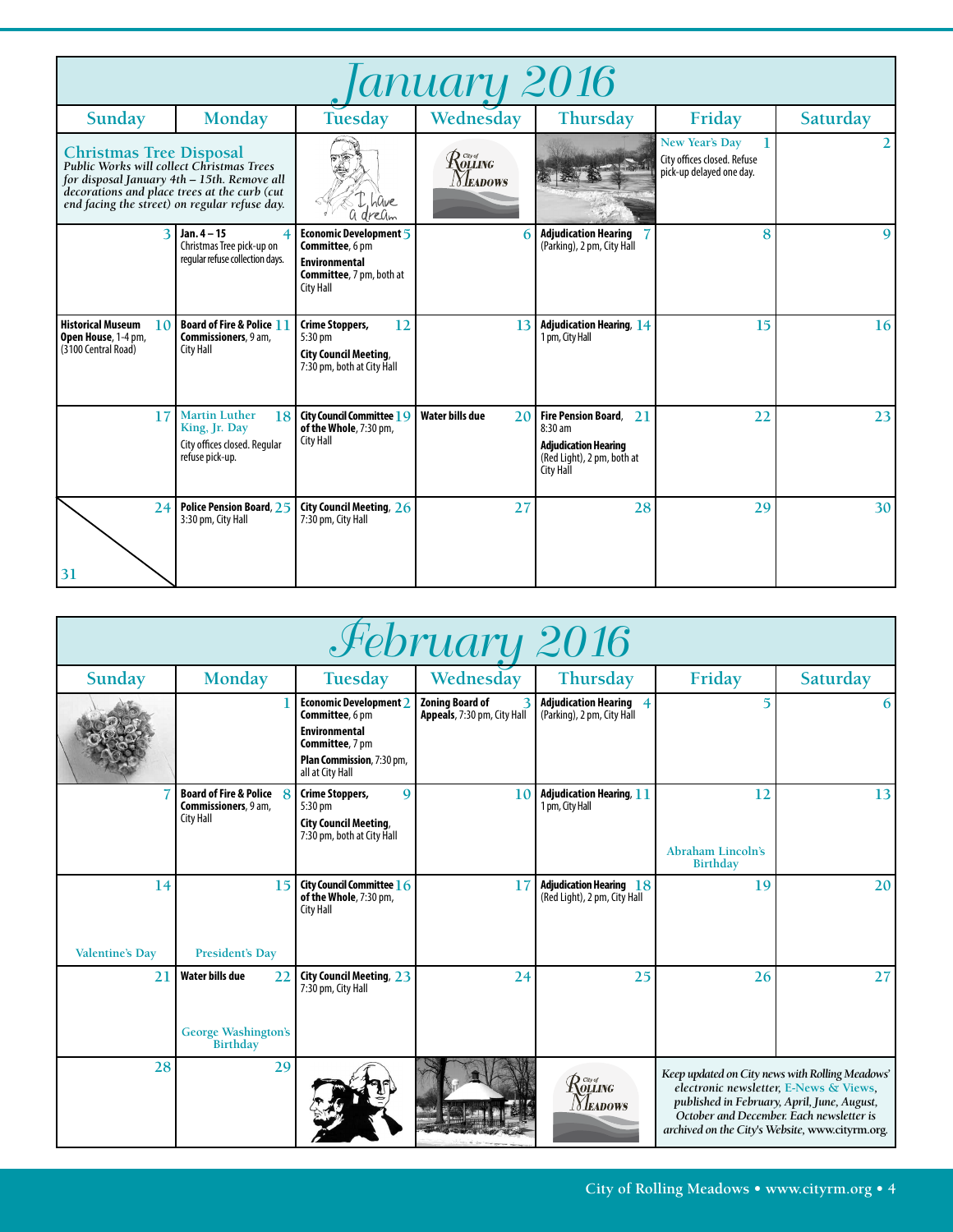#### **December Revelry Caps City's Year-Long 60th Anniversary Celebration**

The chill of a December 3rd evening was no match for the warmth created by hundreds of residents who gathered downtown for the City's annual Holiday Tree lighting – the final event of Rolling Meadows' yearlong 60th Anniversary celebration.

The celebration began with a performance by the Rolling Meadows High School Madrigals, then featured carols sung by members of local Cub Scouts and Brownie troops.

Mayor Tom Rooney was delighted to welcome a VIP from the North Pole, as Santa Claus arrived in a "nick" of time to light the tree and officially welcome the holiday season.

After the tree was lit, the sky erupted with a special 60th Anniversary fireworks display that brightened the downtown area in dazzling bursts of color.

The line of hungry residents eager to share a free spaghetti dinner with family, friends, and neighbors stretched out the door of the Fogarty Fire Station, where City officials and volunteers served over 350 meals. The menu featured spaghetti, meatballs, and garlic bread, courtesy of Stadium Sports Club, and dessert provided by Nothing Bundt Cakes.

Outside, a steady stream of residents both young and young at heart snapped pictures with Santa's elves and reindeer.



*Santa Claus greets residents before joining Mayor Tom Rooney to officially welcome the holiday season.*



Fireworks light up downtown Rolling Meadows after City officials light the Holiday Tree.



*Rolling Meadows Fire Chief Scott Franzgrote (left) serves guests during the City's free*

#### **Recycling Contractor Announces Minor Scheduling Modifications; Changes to Have No Impact on Residents' Weekly Curbside Service**

Minor scheduling modifications announced by the City's curbside recycling contractor, Advanced Disposal, will have no effect on the quality of service provided to Rolling Meadows residents, although observant customers may notice some changes in the timing of their regu-



larly-scheduled weekly pick-ups.

For example, residents who have grown accustomed to having their recycling collected in the morning may discover that the truck does not arrive until the afternoon – or vice-versa.

As specified in the contract between the City and Advanced Disposal, curbside recycling pick-ups may occur any time between 6 a.m. and 7 p.m.

Residents with questions may contact the Public Works Department at 847-963-0500.

#### **Bring Old Batteries, Compact Fluorescent Light Bulbs to Public Works for Safe Disposal**

Rolling Meadows offers a convenient way for residents to safely dispose of spent compact fluorescent light bulbs (CFLs) and household batteries.

Bring old batteries and CFLs to the Public Works Department (3900 Berdnick Street) for proper recycling. Drop-off hours are

Monday – Friday, 8 a.m. – 4 p.m.

Saturday drop-offs will also be offered at this summer's Farmers & Food Trucks events.

For more information, contact Public Works at 847-963-0500.